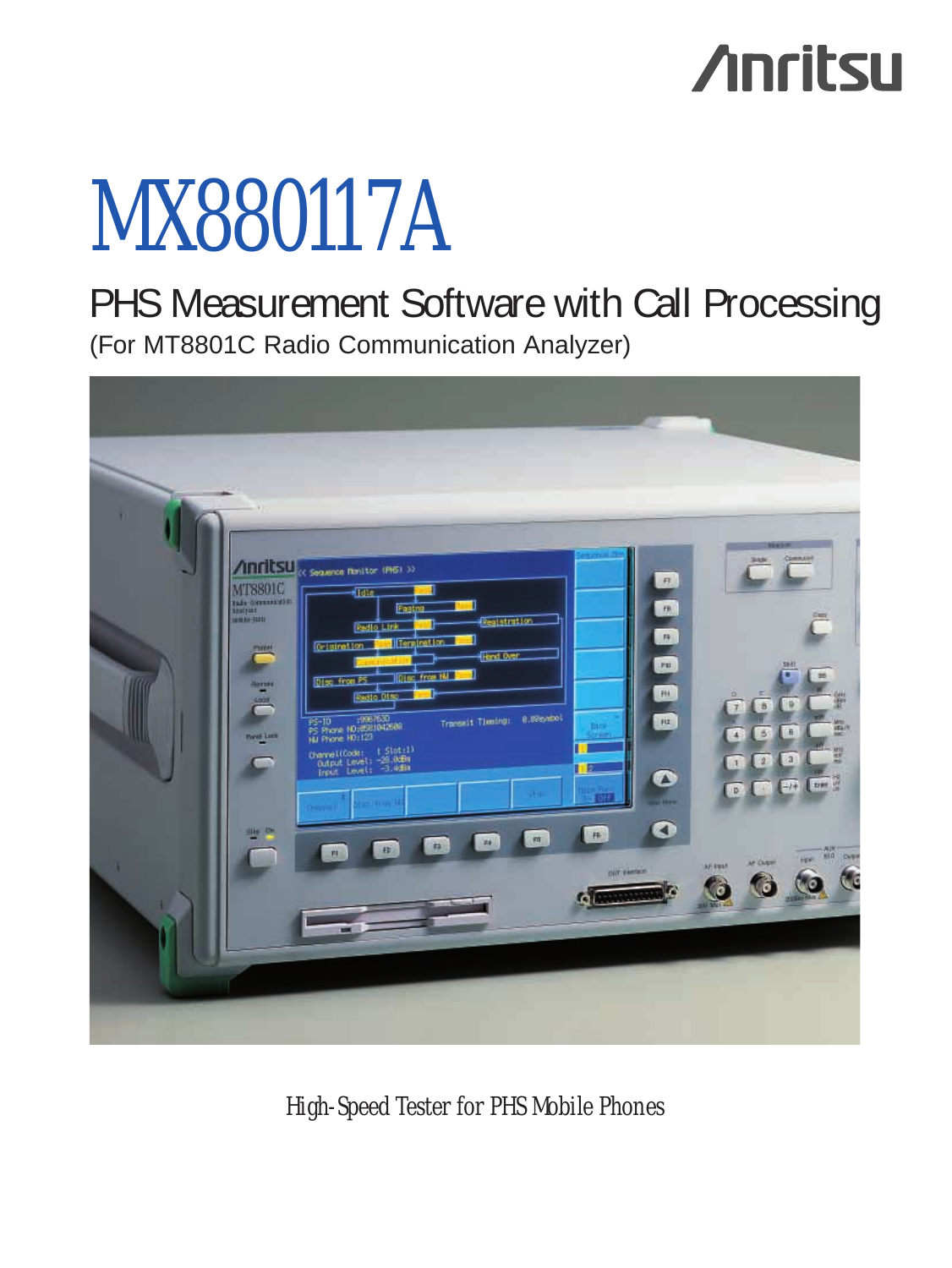

All basic transmitter and receiver measurements performed by 1 unit. Performs many transmitter tests simultaneously in less than 2 second.

Digital mobile communications systems today encompass many different formats and technologies, each requiring highly specialized test requirements. Manufacturing test requires fast, highly accurate test equipment that is flexible by design, capable of changing between PHS and other formats. To meet this demand, Anritsu has developed the MT8801C Radio Communication Analyzer. It enables PHS mobile phone manufactures to increase their terminal production and provide the support to service for mobile phones purchased by subscribers. All of this is achieved while meeting the increased demands for reduced operation costs and test times in all areas.

#### **Multi-system capable measurements in a single unit**

The MT8801C combines the functionality of several instruments in one common unit to provide fast, accurate measurements including call processing functions for PHS systems. GPIB and RS-232C interfaces are standard allowing easy integration into existing automated production lines or systems. It also provides a high speed and flexible solution to meet the requirements for increased production and maintenance measuring instruments, and moreover, it contributes to the increased efficiency of measurement operations by providing multi-system support for not only PHS, but also PDC, GSM/DCS1800/ PCS1900, IS-136A and CDMA transmitter and receiver testing in one common unit user configurable by unique measurement softwares.

| System type                                        | Measurement<br>software | <b>Description</b>                                                                                           |  |
|----------------------------------------------------|-------------------------|--------------------------------------------------------------------------------------------------------------|--|
| <b>PHS</b>                                         | MX880117A               | TX and RX measurements of PHS mobile<br>stations including call processing                                   |  |
|                                                    | MX880132A               | TX and RX measurements of PHS mobile stations                                                                |  |
| PDC.                                               | MX880116A               | TX and RX measurements of PDC mobile<br>stations including call processing                                   |  |
|                                                    | MX880131A               | TX and RX measurements of PDC mobile stations                                                                |  |
| GSM<br><b>DCS1800</b><br><b>PCS1900</b>            | MX880115A               | TX and RX measurements of GSM system<br>mobile stations including call processing                            |  |
| $IS-136A$                                          | MX880113A               | TX and RX measurements of IS-136A<br>mobile stations including call processing<br>(Note: requires Option 01) |  |
| $IS-95A$<br>J-STD-008<br>ARIB RTD-T53<br>KORFA-PCS | MX880201A               | TX and RX measurements CDMA mobile<br>stations including call processing<br>(Note: requires Option 12)       |  |

\*Refer to the data sheets for the MT8801C (main frame) and Measurement Softwares (MX880113A/880115A/880116A/880131A/880132A/880201A)

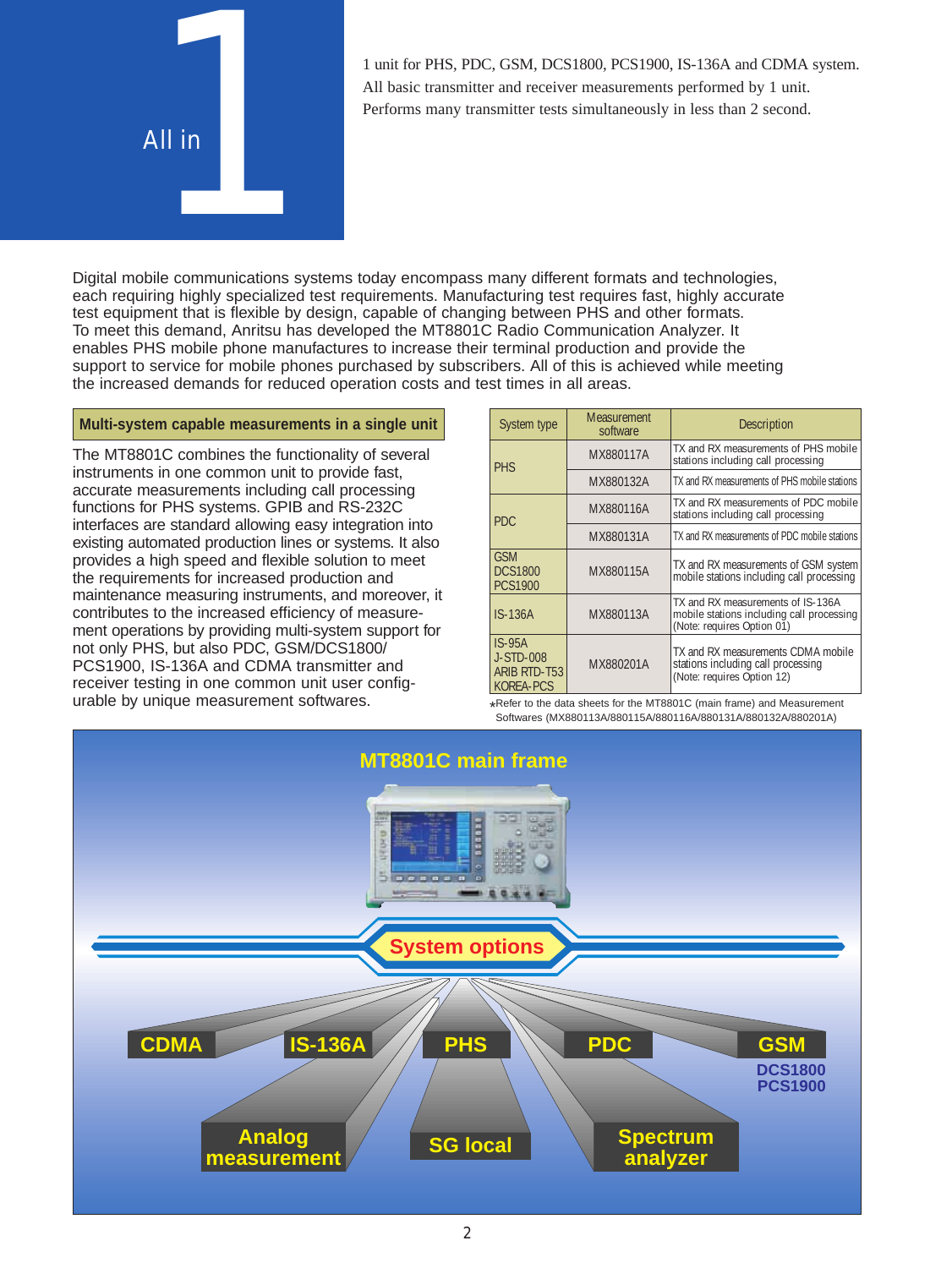## **The Versatile Solution for Manufacturing Test**

#### **MT8801C Main Features**

- Wide frequency range between 300 kHz to 3 GHz
- Covering all PHS and WLL bands consisted of each country's frequency bands
- Fast, accurate transmitter measurements in less than 2 sec.
- Multi-system support PHS, PDC, GSM, DCS1800, PCS1900, IS-136A, CDMA
- Call processing capability
- Spectrum analyzer and audio testing capability (options)
- Large color TFT display for easy viewing

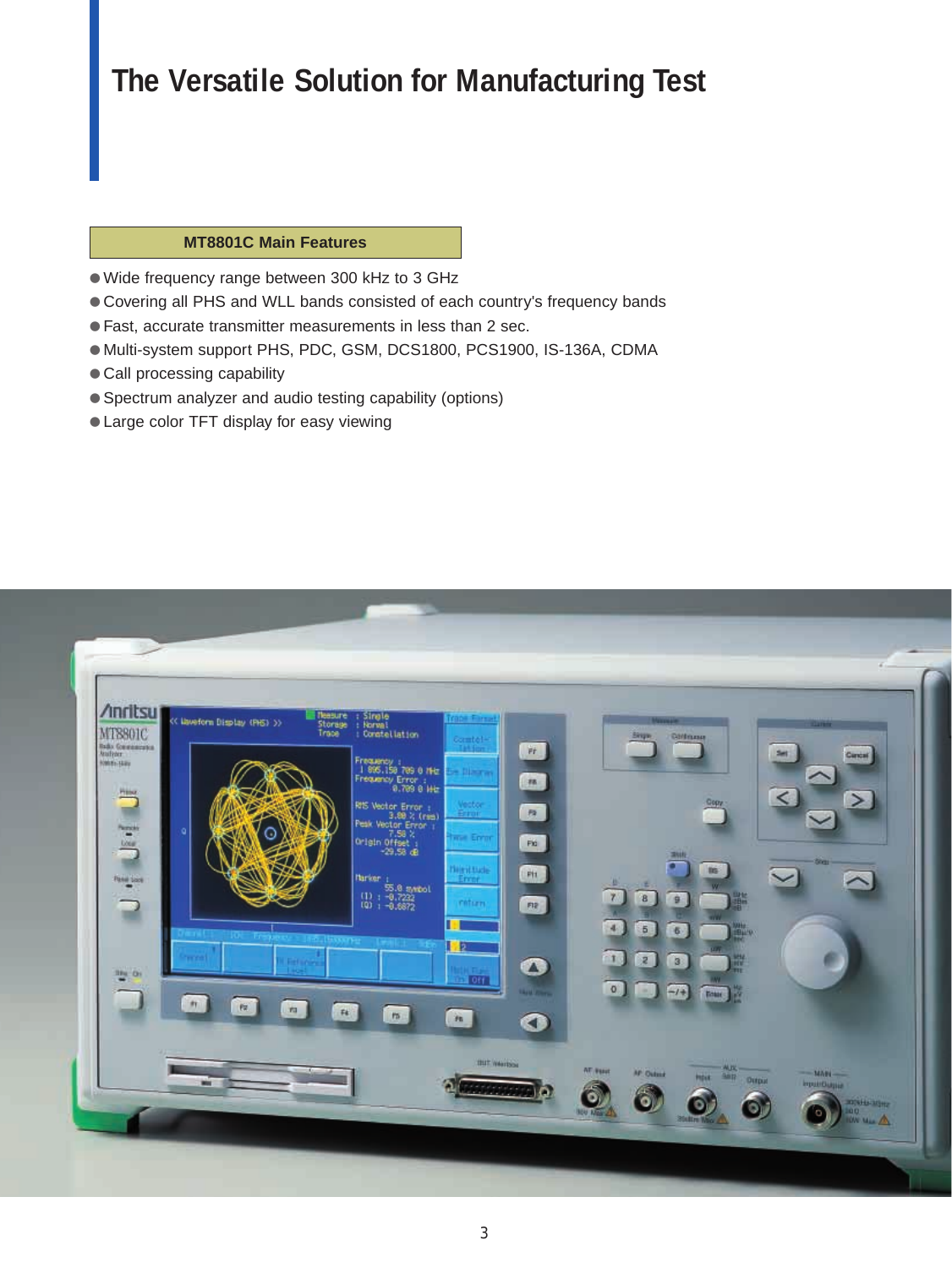### **Fast, Accurate Testing of All Main PHS Mobile Phone Parameters**

**MX880117A provides call processing and TX and <b>Measurement Items** RX measurements for PHS mobile stations. Call processing provides call setup test, and allows TX measurements during communication state. The input level range (average power within burst) for the main connector is  $-5$  to  $+40$  dBm in order to test PHS while in call processing. Additional auxiliary input/output connectors are provided for phone and component test applications covering an input level range from  $-30$  to  $+15$  dBm.

All transmitter measurement items (excluding call processing) can be performed simultaneously on burst providing accurate, repeatable results. These measurements are performed in less than two seconds making the MT8801C the fastest measuring instrument of its type in today's market. Of course, it is possible to measure with ARIB/TELEC Standards method.

#### **Transmitter**

Burst power and burst power vs. time Burst-off power and carrier-on/off ratio Carrier frequency and frequency error Modulation accuracy (RMS and peak vector error, origin offset) Occupied bandwidth Adjacent channel power **Receiver** TCH bit error rate (ARIB Standard method) **Call processing** Synchronization/registration Call origination Call termination **Communication** Handover (TCH switching-type) Timing alignment control Disconnection from personal station and network Power level changes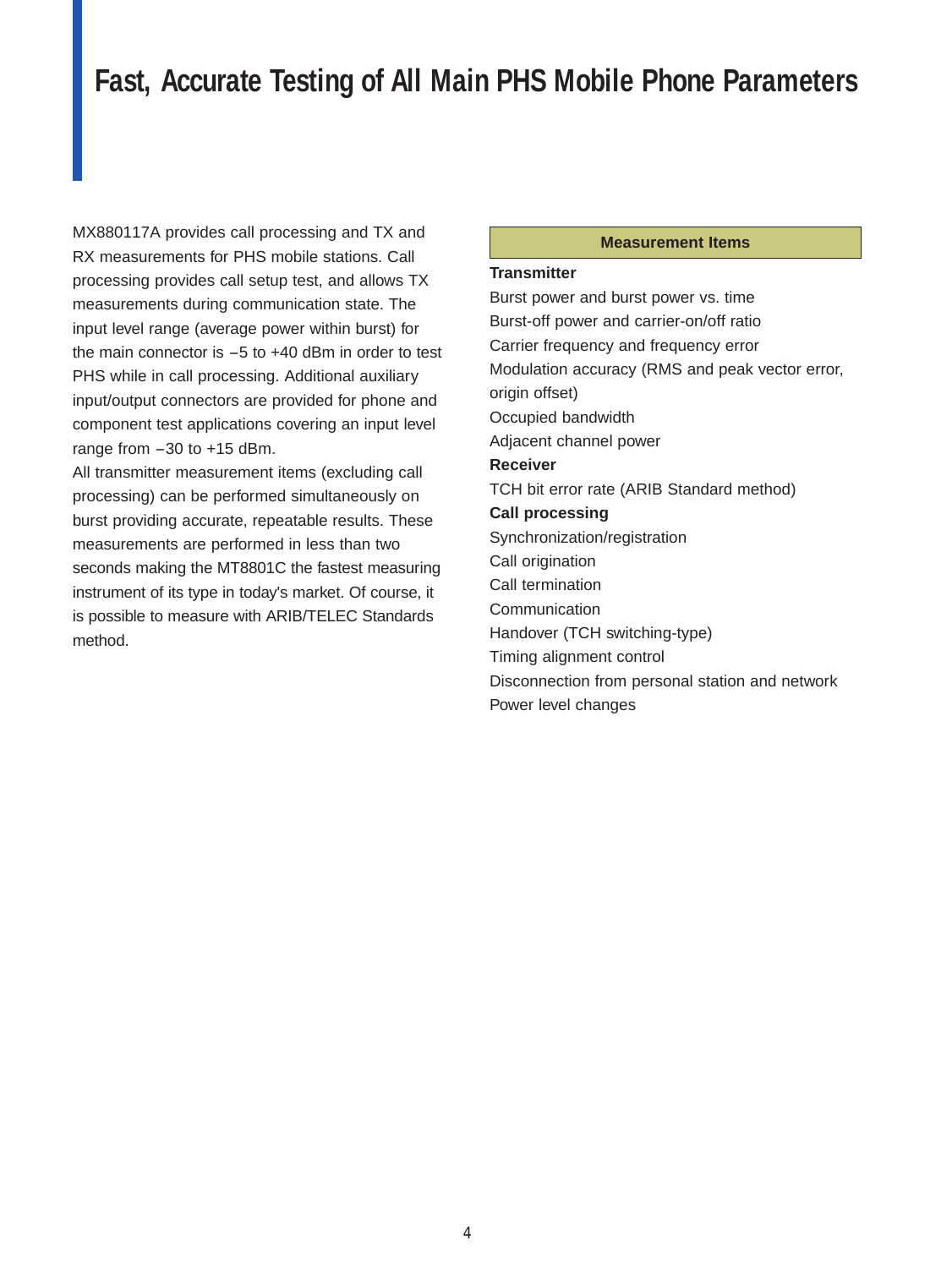## **Rapid Measurement, High-Accurate Power Measurement**

#### **Batch measurements of transmission test items**

Only about 1 second is required to measure all major transmission test items, transmission frequency, modulation accuracy, origin offset, transmission rate, transmission power, leakage power during carrier-off, GO/NO decision of rise/fall edge characteristics with template(limit line), rise/fall time, occupied bandwidth, and adjacent channel power. Pass/fail decisions for limit value of each test item can also be displayed.



In addition to defining limit value for pass/fail decisions, the user can also specify whether pass/fail decisions are to be made and define the measurement items and methods.



#### **Calibration functions**

A built-in thermocouple power sensor is used for calibration, providing accurate measurement of absolute values such as average power during burston and leakage power during carrier-off. There is no need for other instruments; Just one press of the CAL key during measurement performs calibration.

#### **Wide-band power meter**

The power meter with built-in thermocouple power sensor can accurately measure power between 0 and +40 dBm.



#### **User CAL factor input**

By setting the loss of a connected cable or external attenuator as the ''USER CAL FACTOR'', measurement results compensated by that value can be displayed.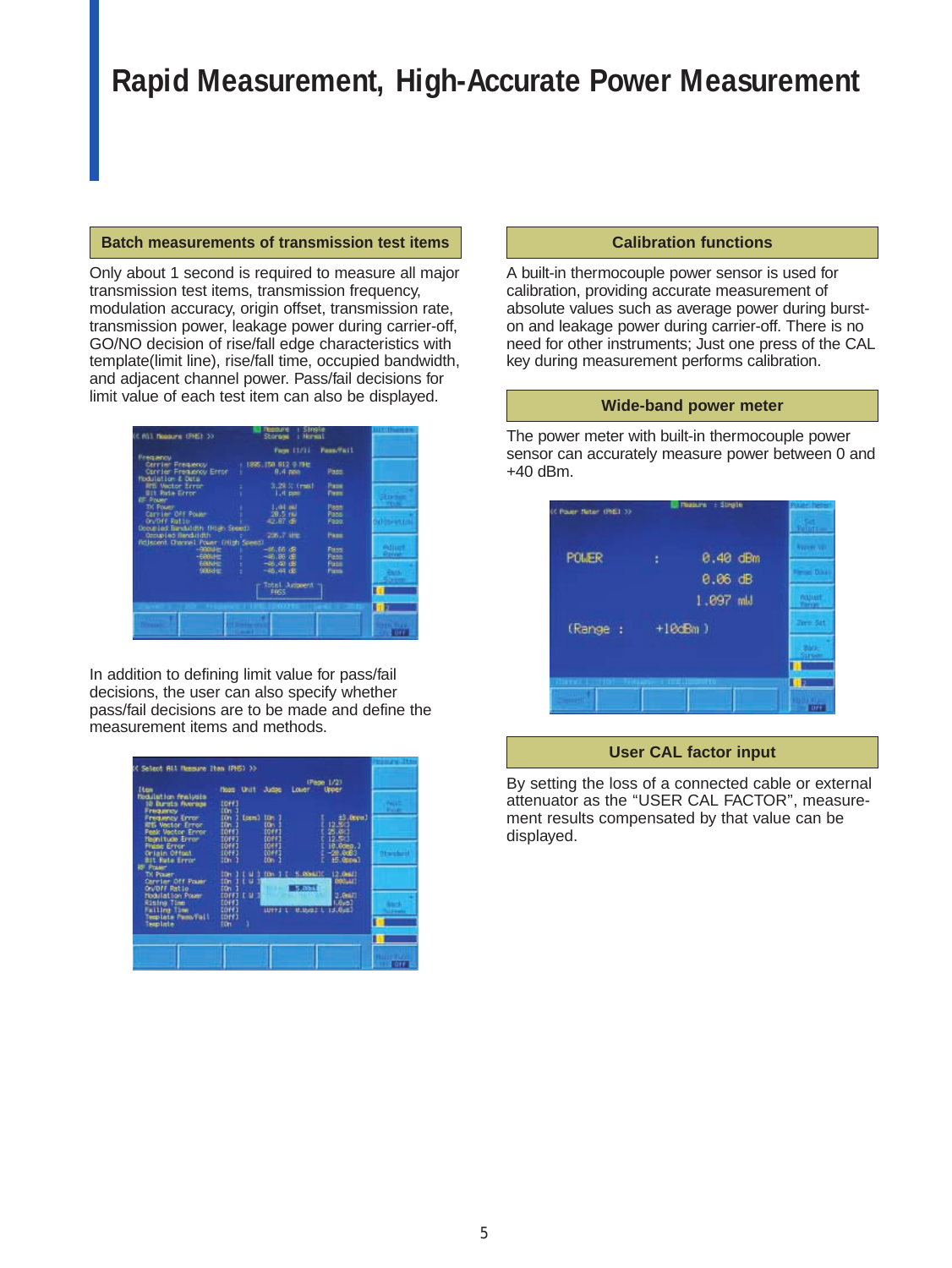## **Graphic Functions for Detailed Analysis**

#### **Constellation display function**

The I/Q vector components of measured signals are displayed. The frequency error, RMS/PEAK vector errors, and origin offset can be shown on the same screen.



#### **Eye diagrams**

Eye margins at symbol points are displayed.



#### **Vector errors at symbols**

The vector errors at each symbol points are displayed.



#### **Measurement of antenna power and leakage power during carrier-off**

At measurement of burst signal antenna power, the burst-on section are auto-detected based on the modulated wave, so an external synchronization trigger is not needed. In addition, the average power during burst-on section is automatically matched to a template value, simplifying measurement automation. Any template can be set, and three types can be stored. The leakage power during carrier-off can be measured as either an absolute value or as an on/off ratio. When the carrier-off power is low, measurements can be performed in wide-dynamic range mode (during single-mode measurements with synchronizing word).





Wide-dynamic range mode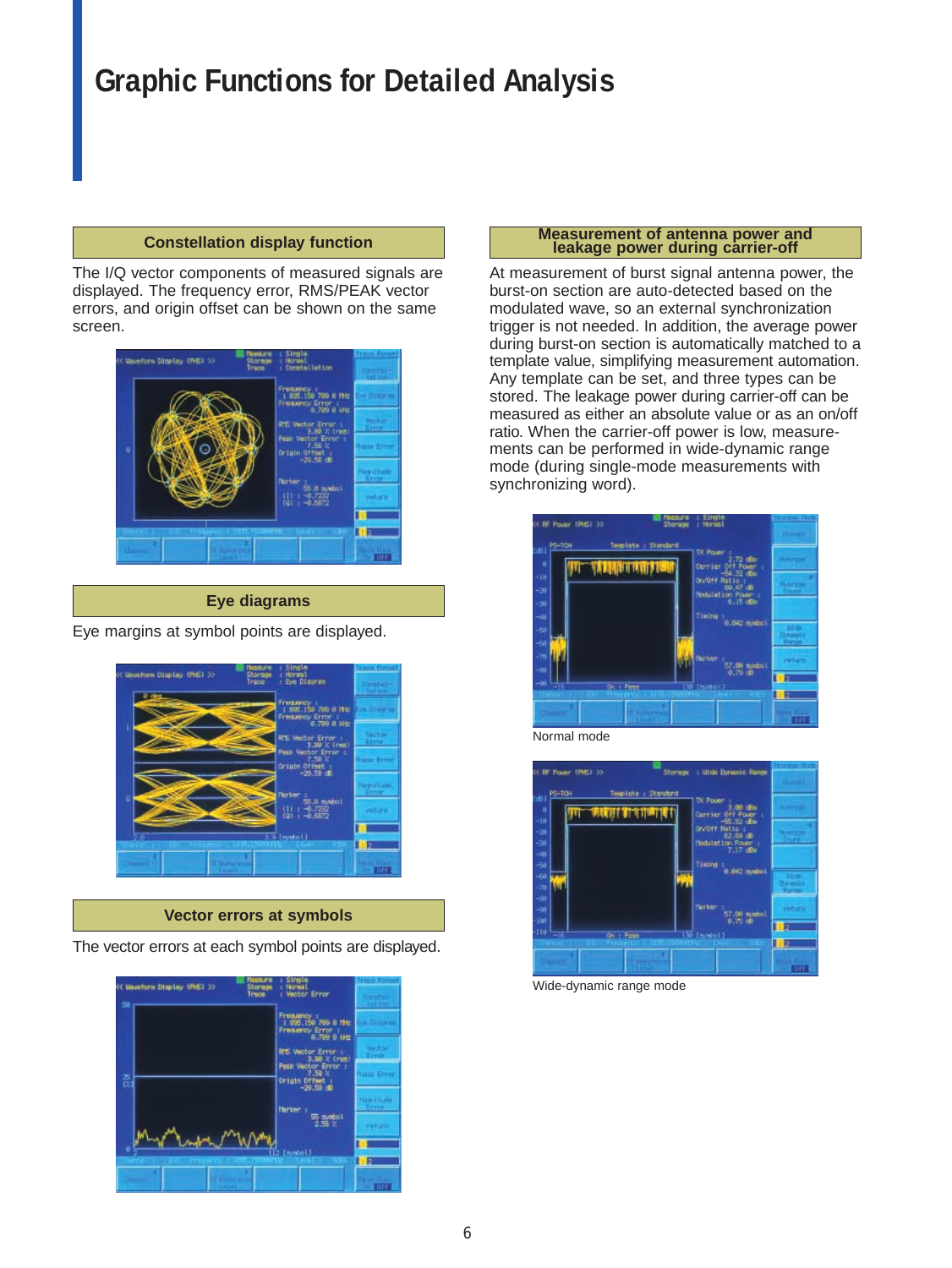#### **Measurement of antenna power rise/fall edge characteristics**

Antenna power rise/fall edge characteristics can be measured simultaneously with antenna power measurements. In addition, the marker points can be moved and the power can be read with 1/10 symbol resolution.



**Same BE PARK INC. YO** - When Diversio Ran لمنابذ Falling The 一 Б Б

Fall edge characteristics



Template setting

#### **Measurement of occupied bandwidth**

The standard measurement mode using the spectrum analyzer method, or the high-speed measurement mode, which reduces measurement time, can be used.



Standard measurement mode

#### **Measurement of adjacent channel power**

Either the standard measurement mode using the spectrum analyzer method (mobile stations cannot be measured during communications using the call processing function), or the high-speed measurement mode, which reduces measurement time, can be used.



Standard measurement mode



High-speed measurement mode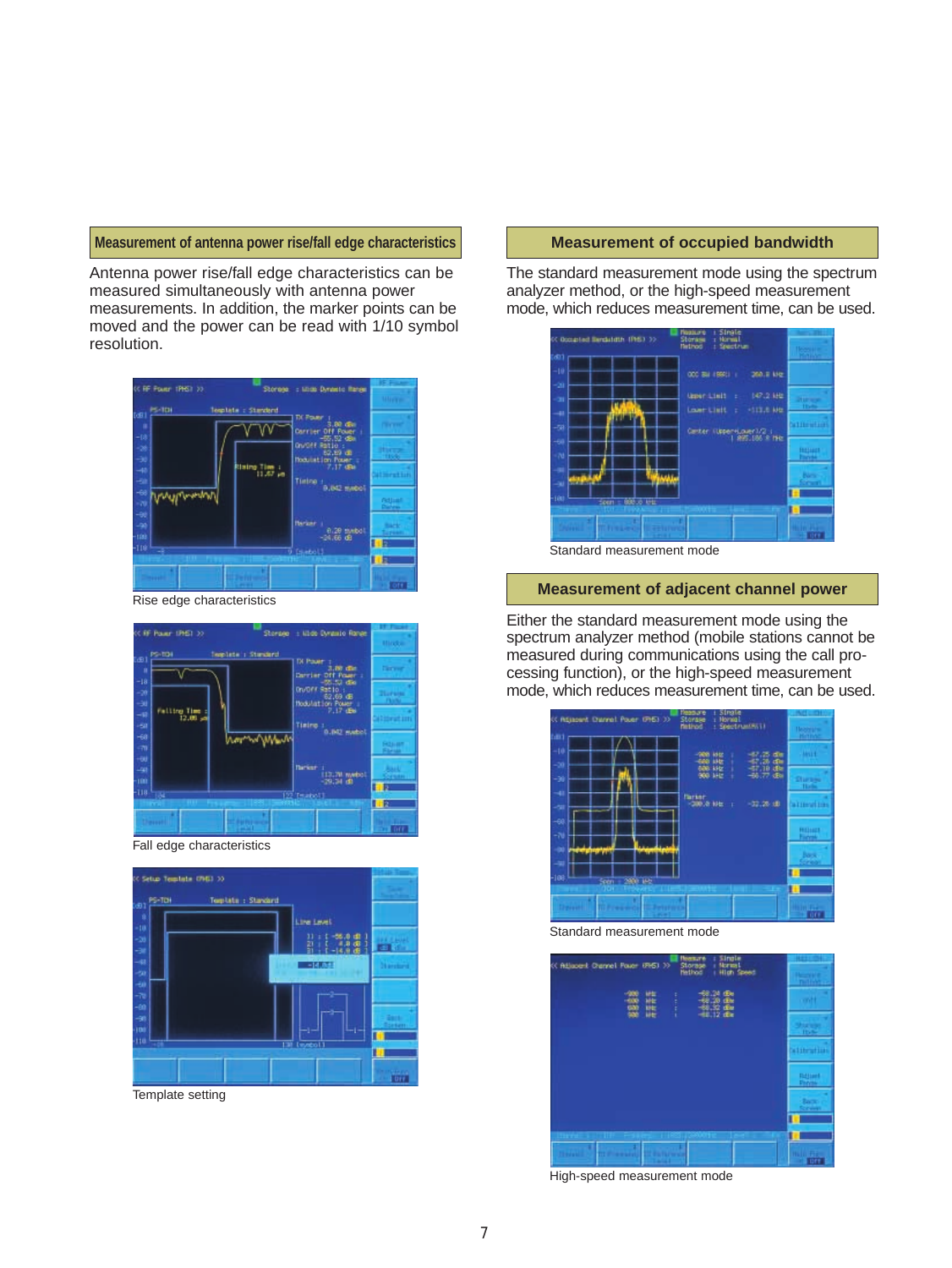## **Receiver Sensitivity Measurement**

#### **Digital modulation signal generator**

The MT8801C has a digital modulation signal generator covering 300 kHz to 3 GHz for reception sensitivity measurement.

#### **Burst signals suited to communication systems**

The MT8801C has a TDMA system frame structure and modulation patterns for each time slot covering the communication system standards. Modulation pattern for down communication channel is provided, and is output at the system required timing by using the trigger input/output signal. Hence the MT8801C can generate the burst signals needed to measure the receiver sensitivity.



Constellation display



Burst waveform

#### **Greater freedom in choosing modulation patterns within time slots**

Any one time slot can be selected freely. There is considerable freedom in choosing the modulation pattern within slots; either a PN9 or PN15 TCH segment can be chosen, and part of the data outside the TCH segment can be edited. The pattern memory function can be used to store and recall patterns. A data scrambling function is provided as standard, and any initial code can permit more sophisticated evaluations and diagnostics using the MT8801C as a supposed base station and mobile equipment.



Setup RX parameter display

#### **High-accurate output power**

A unique ALC (Automatic Level Control) function ensures a high-accurate output power and flat frequency response at π /4 DQPSK modulation, even for burst signals.

#### **Continuously-variable output level**

The continuously-variable level mode enables variation of the output level in 0.1 dB steps over a 20  $dB$  range (0 to  $-20$  dB) from a given level, without momentary signal interruption.

#### **Measurement of reception sensitivity\*1**

PN9 and PN15 error rates can be measured. The number of measurement bits can be chosen from among 10<sup>2</sup>, 2558, 10<sup>3</sup>, 10<sup>4</sup>, 10<sup>5</sup>, 10<sup>6</sup>, and  $\infty$ . The number of errors and error rate are displayed. When used with external signal generator for interference signal source, adjacent channel selectivity, intermodulation and other parameters can be measured.

**\*1** Mobile stations cannot be measured during communications using the call processing function.



BER measurement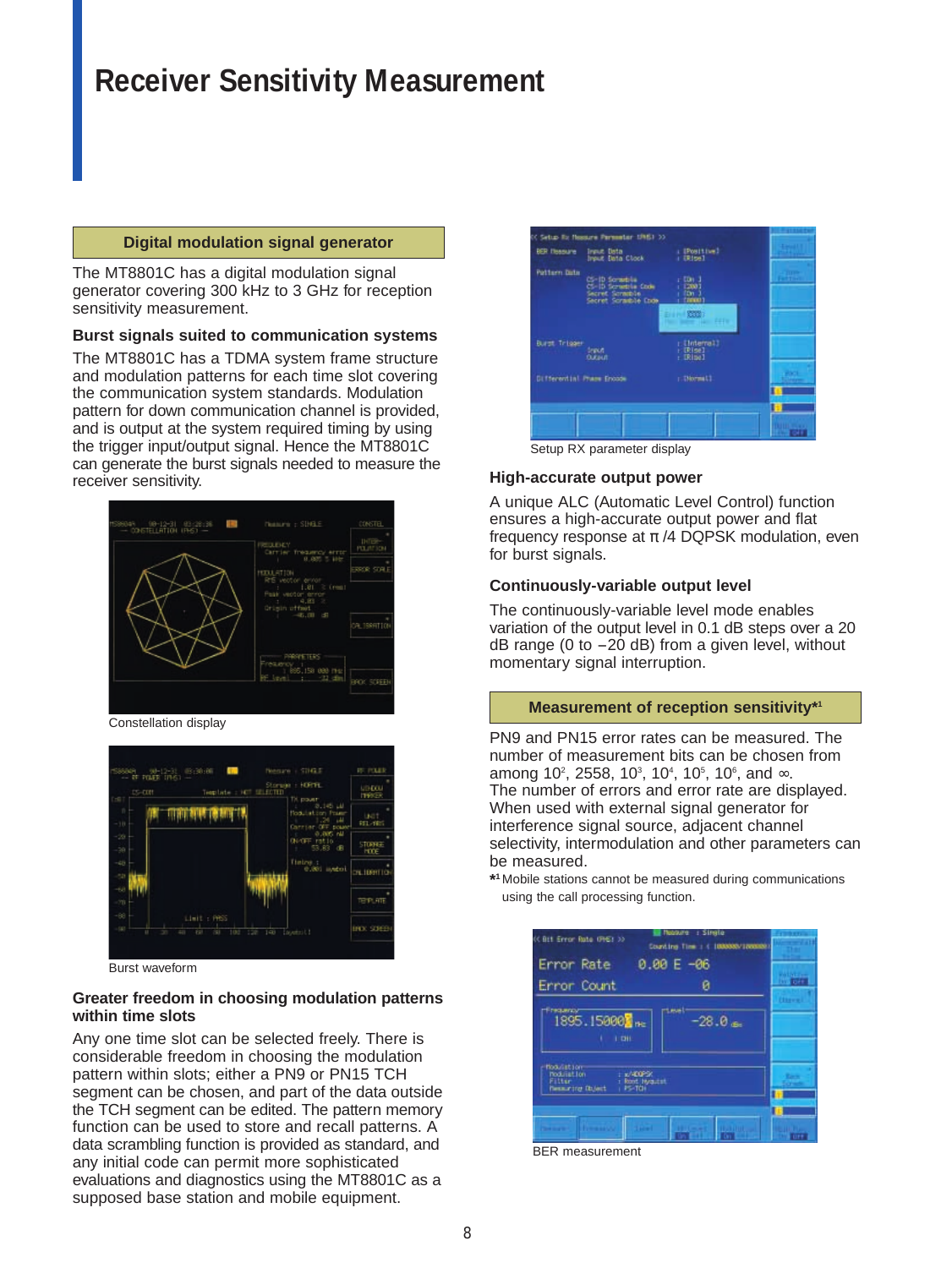## **Call Processing Test and Transmission Test during Communication State**

#### **Send testing during communications**

Send testing can be performed during communications using the call processing function. In addition to evaluating the connection condition with the base station, send measurement is possible without the effect of carrier- and manufacturer-dependent control restrictions for different tests. This function really demonstrates its usefulness in the production and maintenance fields.



#### **Call processing sequence monitor**

The call processing function provided as standard with the MX880117A Measurement Software also provides the ability to perform and verify the functional operation of the PHS personal station. The MT8801C can simulate a PHS base station and provides a sequence screen that quickly provides the user with a pass/fail evaluation of the following functions: registration, origination, termination, communication, handover (TCH switching-type), disconnection from network or personal station. In addition, the Personal Station Identifies (PS-ID) and PS number are also displayed on the screen along with the dialled network number.



Sequence monitor display

| Measurement item                 | ARIB STD-28 | <b>Technical Standard</b><br>Conformity Certification  <br>(TELEC) | Anritsu's high-speed<br>measurement | Test during<br>communication state |
|----------------------------------|-------------|--------------------------------------------------------------------|-------------------------------------|------------------------------------|
| Frequency deviation              |             |                                                                    |                                     |                                    |
| Occupied bandwidth               |             |                                                                    |                                     |                                    |
| Antenna power deviation          |             |                                                                    |                                     |                                    |
| Leakage power during carrier-off |             |                                                                    |                                     |                                    |
| Rise/fall edge characteristics   |             |                                                                    |                                     |                                    |
| Rise/fall time                   |             |                                                                    |                                     |                                    |
| Modulation accuracy              |             |                                                                    |                                     |                                    |
| Origin offset                    |             |                                                                    |                                     |                                    |
| Adjacent channel power           |             |                                                                    |                                     |                                    |
| Transmission rate                |             |                                                                    |                                     |                                    |
| Receiver sensitivity             |             |                                                                    |                                     |                                    |
| Call processing                  |             |                                                                    |                                     |                                    |

#### **MX880117A PHS Measurement Software and items**

✓: Measurement with MT8801C

–: Measurement not stated in Technical Standard Conformity Certification (TELEC)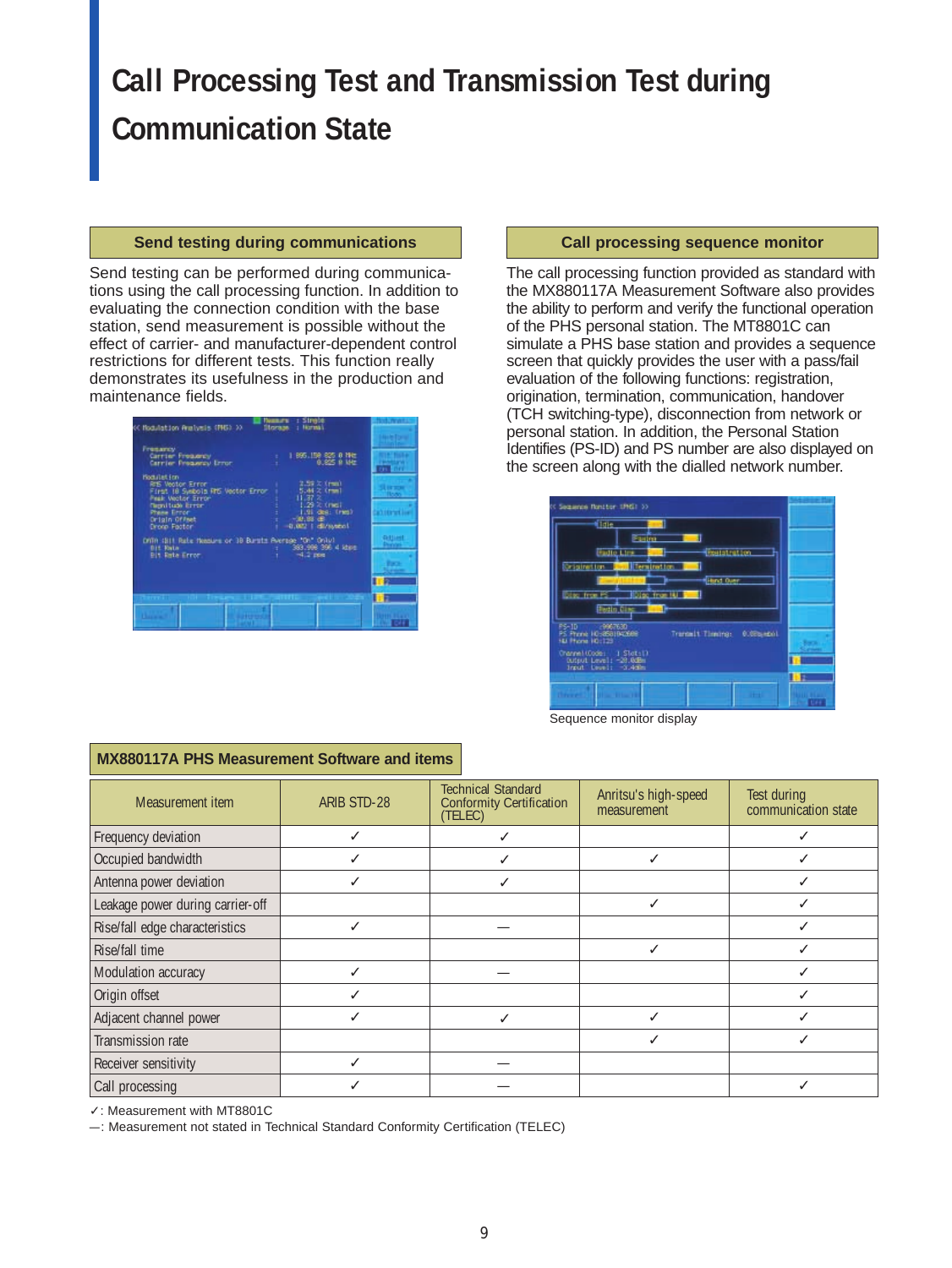## **Specifications**

#### **MX880117A PHS Measurement Software with Call Processing**

| Transmission measurement | Frequency/modulation<br>measurement   | Frequency: 10 MHz to 2.2 GHz<br>Input level range:<br>-5 to +40 dBm (average power of burst signal, MAIN connector)<br>-30 to +15 dBm (average power of burst signal, AUX connector)<br>Carrier frequency measurement accuracy: $\pm$ (reference oscillator accuracy +10 Hz)<br>Modulation accuracy: $\pm$ (2% of indicated value +0.7%)<br>Origin offset accuracy: ±0.5 dB (relative to signal of -30 dBc)<br>Transmission rate<br>Measurement range: 384 kHz ±100 ppm<br>Accuracy: $±1$ ppm<br>Waveform display: Constellation display                                                                                                                                                                                                                                                                                                                                                                |  |  |
|--------------------------|---------------------------------------|---------------------------------------------------------------------------------------------------------------------------------------------------------------------------------------------------------------------------------------------------------------------------------------------------------------------------------------------------------------------------------------------------------------------------------------------------------------------------------------------------------------------------------------------------------------------------------------------------------------------------------------------------------------------------------------------------------------------------------------------------------------------------------------------------------------------------------------------------------------------------------------------------------|--|--|
|                          | Amplitude measurement                 | Frequency range: 10 MHz to 2.2 GHz<br>Input level range: +10 to +40 dBm (average power of burst signal, MAIN connector)<br>Transmission power accuracy: $\pm 10\%$ (MAIN connector, after calibration)<br>Carrier-off power measurement range:<br>≥55 dB (Normal mode, compared to average power of burst signal)<br>≥69 dB (Wide dynamic range mode, compared to average power of burst signal: 80 mW)<br>*Measured limit determined by average noise level ( $\leq$ -50 dBm, 100 MHz to 2.2 GHz).<br>Rise/fall edge characteristics:<br>Displays waveform while synchronizing modulation data to measured signal, displays limit line,<br>measures rise/fall edge time (measured at 1 MHz bandwidth)<br>Transmission timing<br>PS: Measures duration of CS, PS unique word send interval (capable of working with CS or signal<br>generator equivalent to CS)<br>CS: Measures slot send interval time |  |  |
|                          | Occupied bandwidth<br>measurement     | Frequency range: 10 MHz to 2.2 GHz<br>Input level range: +10 to +40 dBm (average power of burst signal, MAIN connector)<br>Standard mode: Displays calculation result after signal measured with sweep-type spectrum analyzer<br>High-speed mode: Displays calculation result after FFT of measured signal                                                                                                                                                                                                                                                                                                                                                                                                                                                                                                                                                                                              |  |  |
|                          | Adjacent channel<br>power measurement | Frequency range: 100 MHz to 2.2 GHz<br>Input level range: +10 to +40 dBm (average power of burst signal, MAIN connector)<br>Standard mode:<br>Displays calculation result after signal measured with sweep-type spectrum analyzer<br>High-speed mode:<br>Displays calculation result after analyzing signal (one burst) with spectrum analyzer emulation<br>Measurement range: ≥60 dB (600 kHz offset), ≥65 dB (900 kHz offset)                                                                                                                                                                                                                                                                                                                                                                                                                                                                         |  |  |
|                          | <b>Batch measurement</b><br>function  | Measurement item:<br>Transmission frequency, frequency error, modulation accuracy, origin offset, transmission rate,<br>antenna power, leakage power during carrier-off, GO/NO decision of rise/fall edge characteristics<br>with template (limit line), ramp-up and ramp-down time, occupied bandwidth, adjacent channel power<br>Measurement time:<br>$\leq$ 1.5 s (Amplitude measurement: normal mode; occupied bandwidth and adjacent channel power<br>measurements: high-speed mode), ≤2 s (Amplitude measurement: wide dynamic range mode;<br>occupied bandwidth and leakage power of adjacent channel measurements: high-speed mode)                                                                                                                                                                                                                                                             |  |  |
| Reception measurement    | Signal generator                      | Frequency range: 10 MHz to 3 GHz<br>Level setting range: -143 to -28 dBm (MAIN connector), -143 to -3 dBm (AUX connector)<br>Modulation system: $\pi$ /4 DQPSK, $\alpha$ =0.5 (root-Nyquist filter)<br>Modulation accuracy: ≤3% rms<br>Burst repetition rate: 5 ms (frame period, single burst output in one frame)<br>Modulation data<br>At continuous signal output: PN9/PN15 pseudorandom pattern, any 4-bits repetition pattern<br>At burst signal output: Up/down communication channel selectable, edits data within slots<br>*Scramble function on/off and scramble code setting                                                                                                                                                                                                                                                                                                                 |  |  |
|                          | Error rate measurement                | Function: Sync with signal generator modulation data and measures error rate<br>Measurement pattern: PN9, PN15<br>Input level: TTL (NRZ)<br>Number of measurement bits: 10 <sup>2</sup> , 2556, 10 <sup>3</sup> , 10 <sup>4</sup> , 10 <sup>5</sup> , 10 <sup>6</sup> , ∞<br>Input connector: BNC (rear panel) or DUT interface (front panel, D-sub 25-pin connector)                                                                                                                                                                                                                                                                                                                                                                                                                                                                                                                                   |  |  |
| Call processing function |                                       | Synchronization/registration, call origination, call termination, communication, disconnection from PS<br>and network                                                                                                                                                                                                                                                                                                                                                                                                                                                                                                                                                                                                                                                                                                                                                                                   |  |  |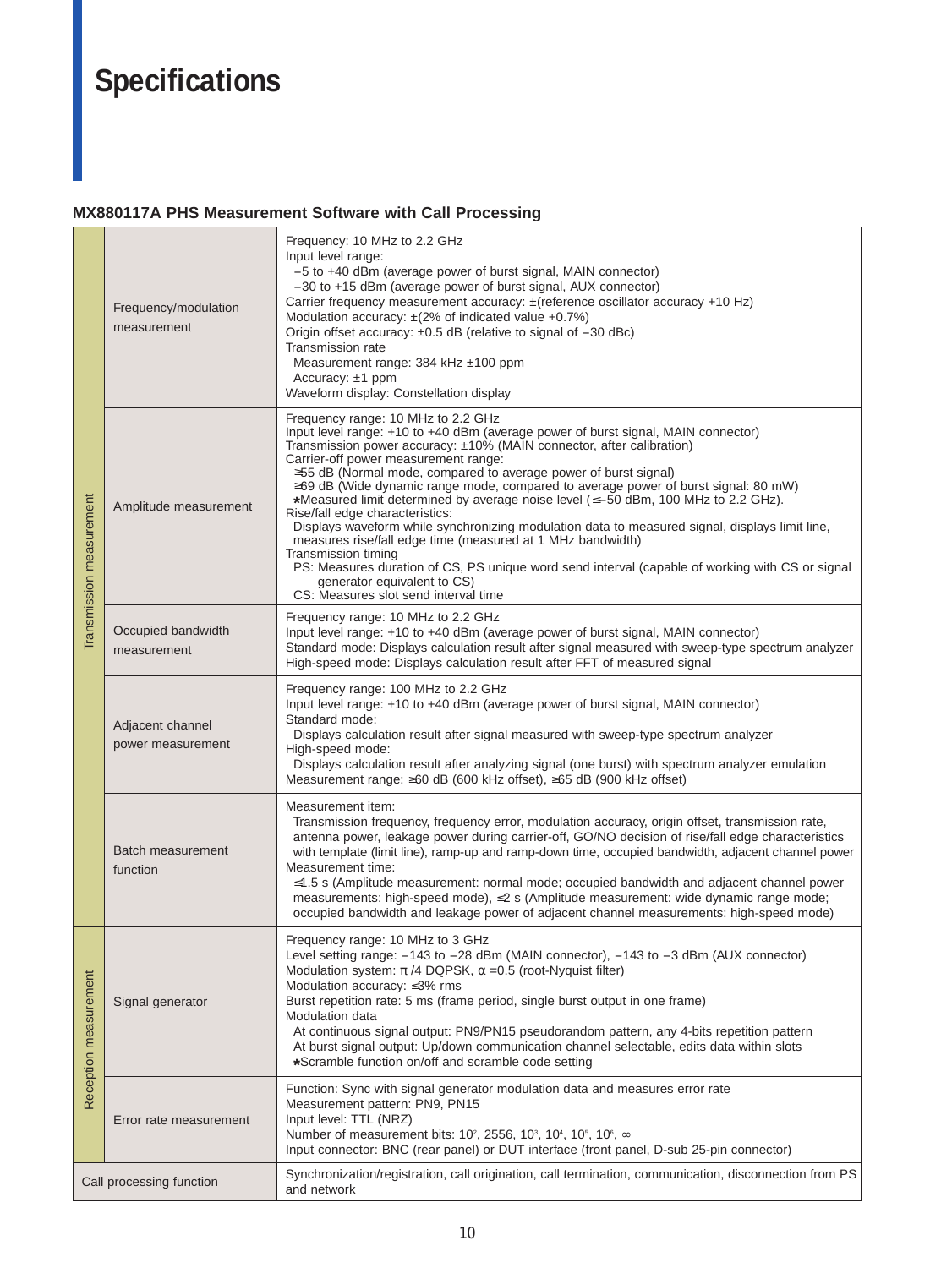## **Ordering Information**

Please specify the model/order number, name and quantity when ordering.

| Model/Order No. | <b>Name</b>                                            |       | <b>Remarks</b>                            |
|-----------------|--------------------------------------------------------|-------|-------------------------------------------|
|                 | — Main frame —                                         |       |                                           |
| MT8801C         | Radio Communication Analyzer                           |       |                                           |
|                 |                                                        |       |                                           |
|                 | - Standard accessories-                                |       |                                           |
| J0576B          | Coaxial cord (N-P $\bullet$ 5D-2W $\bullet$ N-P), 1 m: | 1 pc  |                                           |
| J0768           | Coaxial adapter (N-J • TNC-P):                         | 2 pcs |                                           |
|                 | Power cord:                                            | 1 pc  |                                           |
| F0014           | Fuse, 6.3 A:                                           | 2 pcs |                                           |
|                 |                                                        |       |                                           |
|                 | $-$ Options*1 $-$                                      |       |                                           |
| MT8801C-01      | Analog measurement                                     |       |                                           |
| MT8801C-04      | AF low impedance output                                |       | Requires Option 01                        |
| MT8801C-07      | Spectrum analyzer                                      |       |                                           |
| MT8801C-11      | <b>GSM</b> audio test                                  |       | Requires MX880115A and Option 01          |
| MT8801C-12      | <b>CDMA</b> measurement                                |       | Requires Option 01                        |
| MX880113A       | <b>IS-136A Measurement Software</b>                    |       | Requires Option 01                        |
| MX880114A       | AMPS/PCS1900 Measurement Software                      |       | Requires Option 01                        |
| MX880115A       | <b>GSM Measurement Software</b>                        |       |                                           |
| MX880116A       | PDC Measurement Software with Call Processing          |       |                                           |
| MX880117A       | PHS Measurement Software with Call Processing          |       |                                           |
| MX880118A       | <b>DECT Measurement Software</b>                       |       | Requires Option 07                        |
| MX880131A       | <b>PDC Measurement Software</b>                        |       |                                           |
| MX880132A       | <b>PHS Measurement Software</b>                        |       |                                           |
| MX880201A-01    | Soft handoff                                           |       | Requires Option 12                        |
| <b>W1330AE</b>  | MX880117A operation manual                             |       | Standard accessory for MX880117A (1 copy) |
|                 |                                                        |       |                                           |
|                 | - Optional accessories-                                |       |                                           |
| J0127C          | Coaxial cord (BNC-P · RG-58A/U · BNC-P), 0.5 m         |       |                                           |
| J0769           | Coaxial adaptor (BNC-J . TNC-P)                        |       |                                           |
| J0040           | Coaxial adaptor (N-P . BNC-J)                          |       |                                           |
| <b>MA1612A</b>  | Four-Point Junction Pad                                |       | 5 to 3000 MHz                             |
| J0395           | Fixed attenuator for high power                        |       | 30 dB, 30 W, dc to 9 GHz                  |
| J0007           | GPIB cable, 1 m                                        |       | 408JE-101                                 |
| J0008           | GPIB cable, 2 m                                        |       | 408JE-102                                 |
| B0329D          | Front cover (1MW 5U)                                   |       |                                           |
| B0331D          | Front handle kit (2 pcs/set)                           |       |                                           |
| B0332           | Joint plate (4 pcs/set)                                |       |                                           |
| B0333D          | Rack mount kit                                         |       |                                           |
| B0334D          | Carrying case (hard type)                              |       | With protective cover and casters         |
| J0742A          | RS-232C cable, 1 m                                     |       | For PC-98 PC (D-sub 25-pin)               |
| J0743A          | RS-232C cable, 1 m                                     |       | For DOS/V PC (D-sub 9-pin)                |

∗1: Options 01, 04, 07, 11 and 12 are installed in Anritsu.

It can be retrofitted to an already purchased MT8801C. For details, contact your Anritsu sales representative.